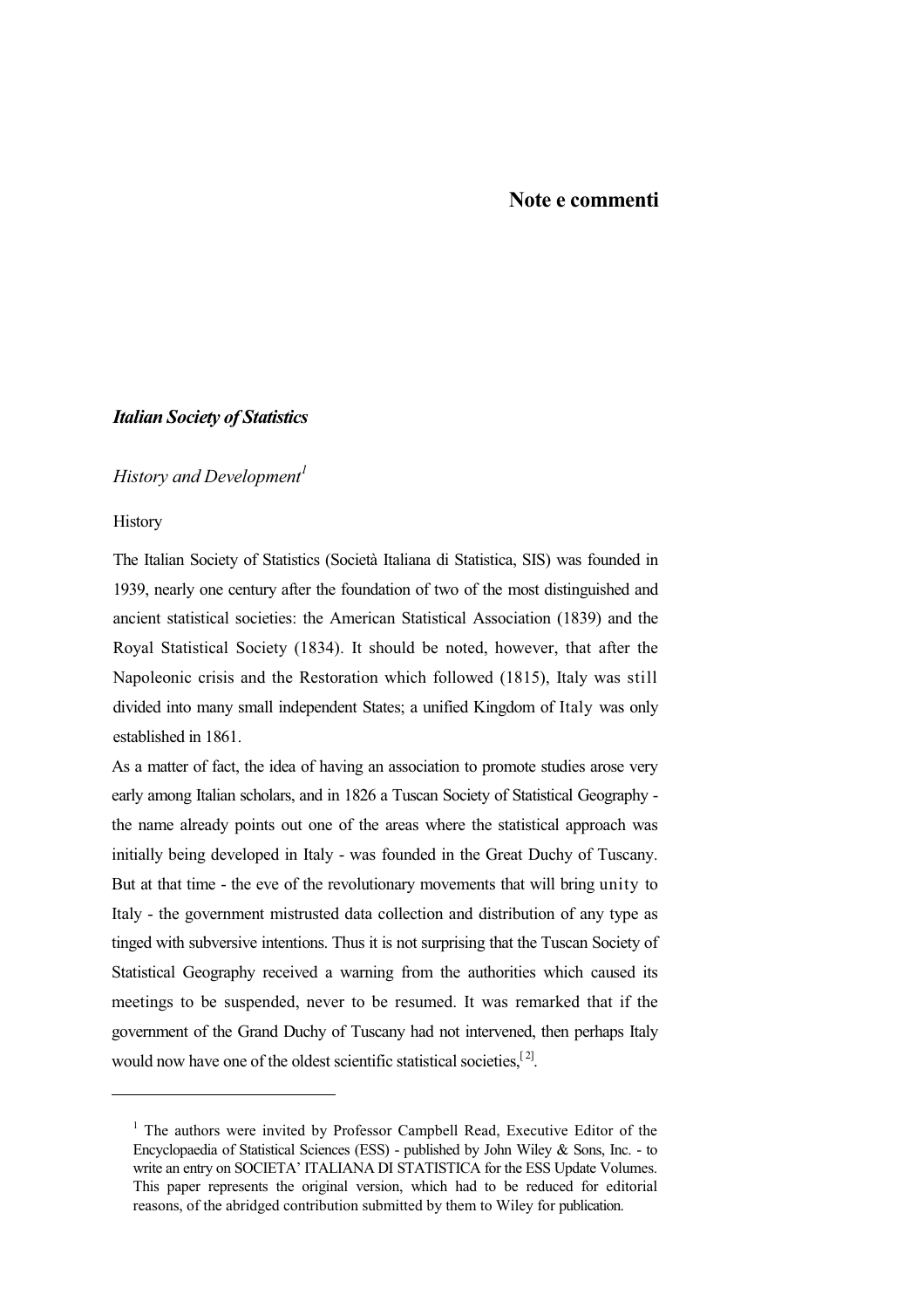Italian statistics in the first part of the  $19<sup>th</sup>$  Century: the origins of Italy's national statistical service

The absence of a statistical society, however, did not prevent the flourishing of a widespread interest in statistics during the  $19<sup>th</sup>$  Century, initially in the various regional states, of which, as mentioned above, Italy was composed up to 1861, and later on in the united and centralised Kingdom of Italy. In this period in Italy, as was the case in many European states, the main subject of statistics was the quantitative study of manifold features of the new and complex reality of the emerging modern state. Perhaps we are not far from the truth if, consistent with the view current at that time among Italian scholars of statistics, $[4]$ , we say that, until the last decade of the century, statistics in Italy was chiefly considered a branch of social sciences aimed at providing a quantitative description of significant aspects of state and society, ranging from territorial geography to meteorology, population census and growth, agriculture, arts and crafts, manufacturing and merchandising, civil service, health and social well-being, education, etc. In effect the unquestionable merit of early Italian statisticians was that of pointing out, discussing and classifying aspects of geography, population, society and state which could be subject to statistical description, of giving guidelines and suggestions for the corresponding data collection, elaboration and presentation and, thus, of fostering the production of official statistics,[4] .

In fact, the intellectual debate on the meaning and purpose of statistics - by the way, it may be interesting to mention that the early Italian statisticians were, by occupation, public administrators and officers, erudites at large but, also in nonnegligible number, physicians - was accompanied by the development of official statistical bureaus. Thus a central Office of Statistics for Sicily and a Central Commission for Statistics for the Subalpine Kingdom were respectively created in 1832 in Palermo and in 1836 in Turin, while an Office of Statistics was established in Tuscany in 1848, in Naples in 1851, and in Rome in 1858, in the Papal State, etc.

Finally in 1861, with the advent of a united Kingdom of Italy, a Central Office of Statistics, was established replacing all the former regional Central Statistical Offices. This Office, aided by a central Committee on Statistics, later called a Higher Council for Statistics, survived until 1926.

The task of the Central Office of Statistics was anything but easy given the deep cultural socio-economic and administrative differences among the former regional states of which the new Kingdom of Italy was composed. Thus after a rapid and valuable development in the early decades, this Office went through a long period of crisis. In 1926 the fascist government - obviously interested in the management of statistical information - promoted a new organisation of the official statistical service by replacing the old Central Office of Statistics with a new Central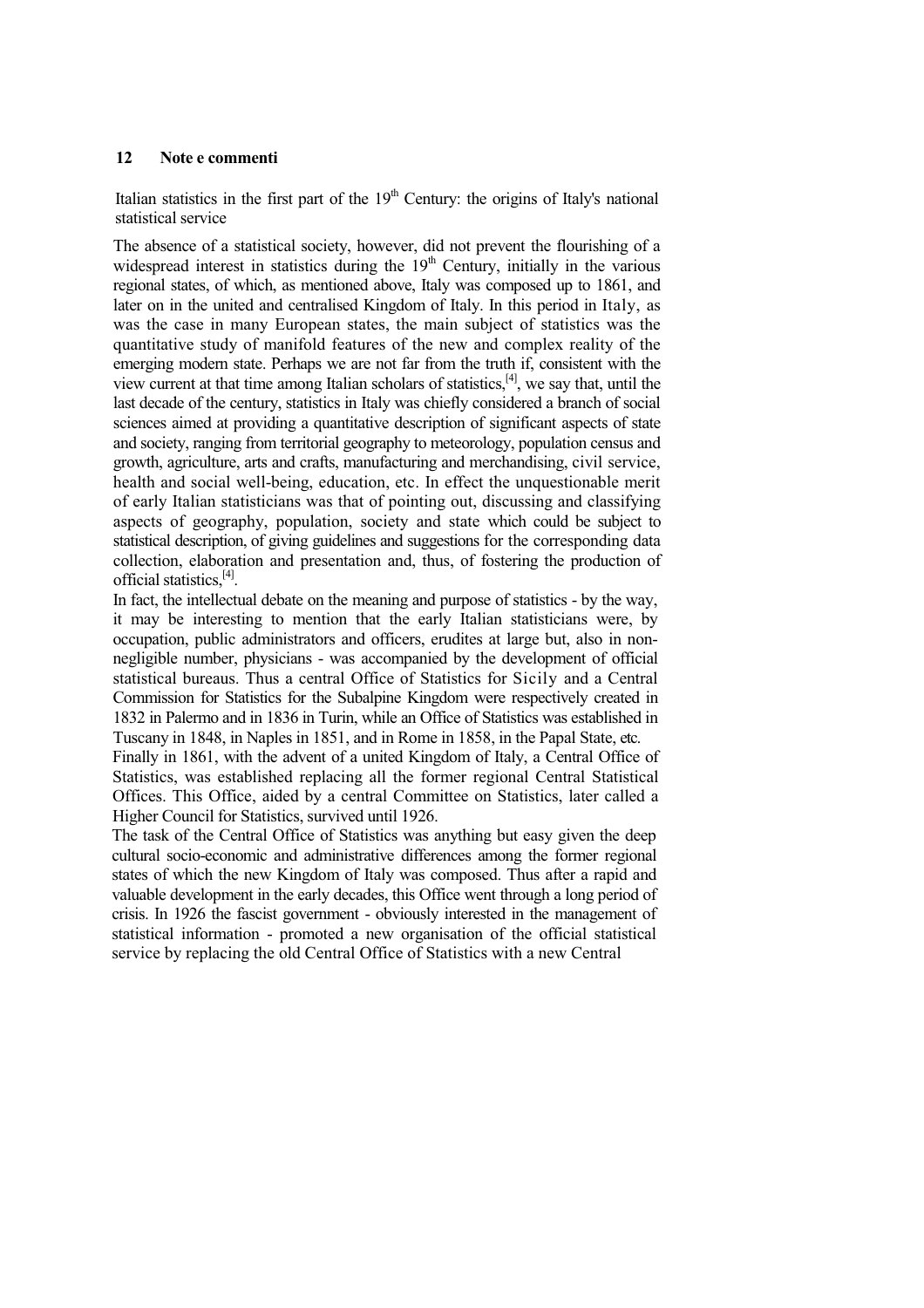Statistical Institute, which changed its constitution in 1989 and still exists as the official agency for statistics in Italy, (Istituto Nazionale di Statistica, ISTAT).

Further development in Italian statistical culture preceding the creation *of* the Italian Society of Statistics

In modern times, the presence of a scientific discipline in a particular University or Higher Education curriculum certainly plays an important role in the development of the discipline. In the united Italy, according to traditions inherited from some of the regional states, statistics was taught in the Law Faculties as a course of Geography and Statistics. After a period of uncertainty two government regulations in 1875-1876 certified the teaching of statistics in the Law Faculties, and since 1885 statistics became a compulsory subject of examination for graduating in Law, a regulation which remained unchanged until 1923. Statistics was also taught in the Higher Schools of Commerce, that were later transformed into the current Faculties of Economics and Commerce. We have to underline the importance of these Higher Schools of Commerce in offering incentives to a more technical development of Italian Statistics. Since the students of such schools were also trained in mathematics especially actuarial and financial this permitted the presentation and teaching of statistics which covered methodological aspects that had been previously neglected when the audience was the Law Faculty, where the students' background was purely humanistic. In the meantime, step by step, the debate on the fundamental nature and meaning of statistics led the major scholars in the field to sever the unconditional connection of statistics with the investigation of "causes and laws" in social sciences in general, and in economics and demography in particular, until then accepted, and to consider statistics certainly from the beginning of the  $20<sup>th</sup>$  century - as an autonomous scientific discipline dealing with a methodology pertaining to the quantitative investigation of "mass" phenomena" - whose principal characteristic is the presence of "random variability" - of any type. This view was developed and supported by Rodolfo Benini (1862-1956); by Corrado Gini (1884-1965), who was the most eminent personality in Italian statistics in the first decades of the  $20<sup>th</sup>$  century; by Carlo E. Bonferroni (1892-1960), who added the slant of mathematical abstraction, and by Marcello Boldrini (1890-1969), who expanded this notion and came to affirm that statistics provides a methodology for all experimental sciences<sup>[1]</sup>. A sign that this clarification was finally achieved defining the relation between the theoretical aspects of statistics, as a methodological discipline, and its branches and also with the field of probability can be seen in the foundation, in 1936 on the initiative of Gini, of the first Faculty of Statistical Demographical and Actuarial Sciences at the University of Rome. At the beginning of the  $20<sup>th</sup>$  century - to a large extent thanks to the powerful work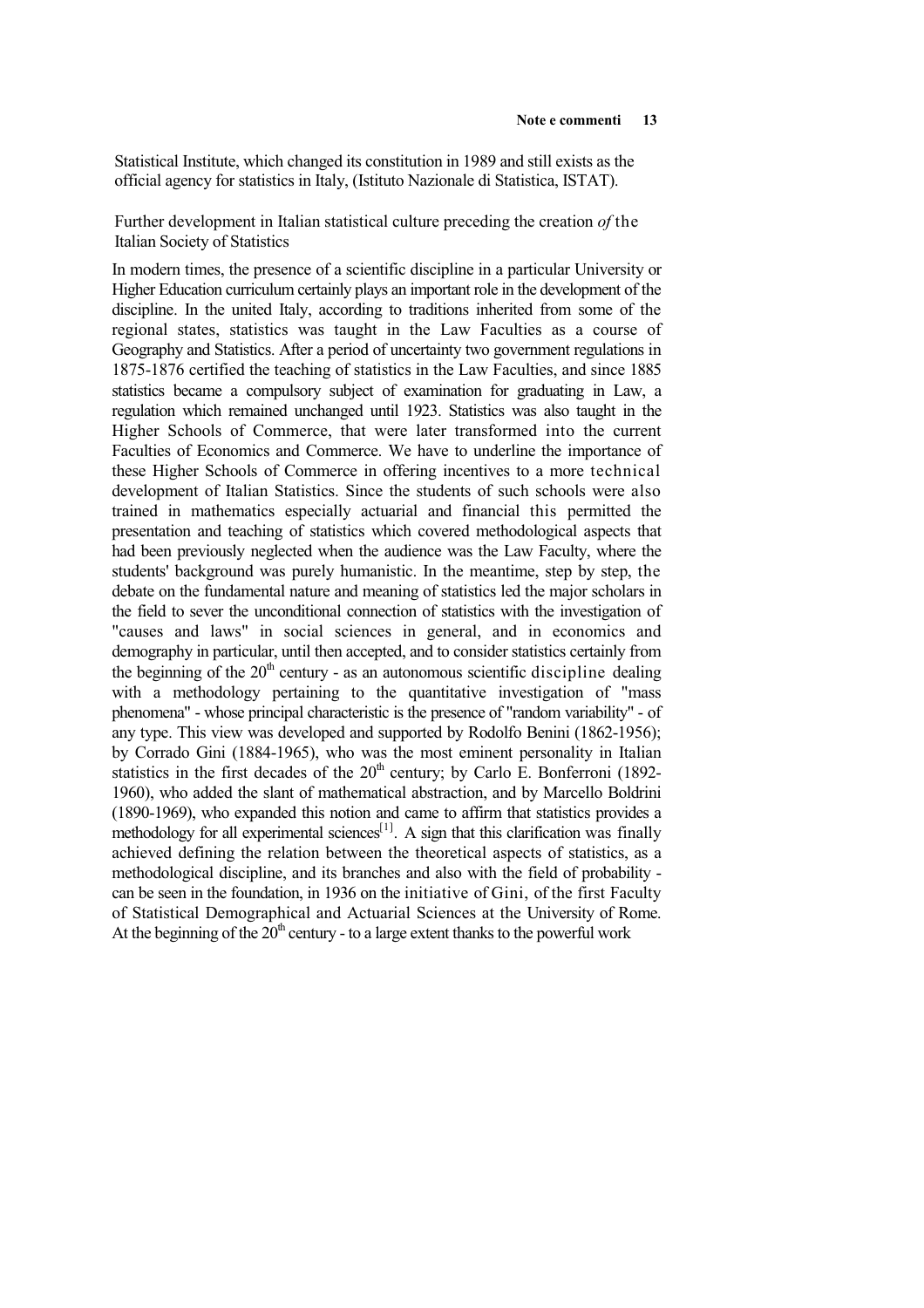of Gini - the theoretical paradigm was established that would highly influence the approach and the choice of much of the research work in methodological statistics carried out in Italy in the first half of the  $20<sup>th</sup>$  century, leading strengthening of what was called "the Italian statistical tradition".

The paradigm clearly bore the imprint of the origins of Italian statistics. These, as briefly sketched above, were deeply intertwined with a real engagement in quantification of social and economic phenomena, from which and not, for instance, from the study of mass-production - the idea of "collective or mass phenomena" was first derived. Thus attention was focused on the methods of descriptive statistics that, with reference to a given set of "variable data", helps clarify its structure, typically through the use of appropriate indicators, with the view of formulating reasonable hypotheses about the phenomena under study. As a matter of fact, in recent years this approach had a noticeable revival on the international level through Tukey's "exploratory analysis" and the "analyse des donnèes" of the French School. One typical line of research of the Italian School - at times leading to pioneering results that unfortunately would not always appear in the international literature - consisted of delving into the basic concepts and notions of descriptive statistics such as average, variability and heterogeneity in the case of qualitative characters - and concentration, with regard to univariate frequency distributions; of dissimilarity for pairs of frequency distributons; of association for double frequency distributions etc. The conceptual investigation was accompanied by the proposal and the study of pertinent measures or indices appropriate to quantify the distributional aspects considered, some of which have also become well-known outside Italy like, for example, Gini's concentration ratio and heterogeneity index. In the first  $11$  chapter of<sup>[3]</sup> the interested reader can find a detailed account of the development up to 1987 of the contributions by the Italian School in the above mentioned area, which was gradually extended to cover the study of the probability distributions of the proposed indices in order to carry out significance tests.

### Charter and organisation of the Italian Society of Statistics

The first charter of SIS was approved by the assembly of the foundation members on the  $15<sup>th</sup>$  of January 1939. In the course of the years, due to the radical changes in the political and social climate, the original Charter underwent many modifications until the present fifth version - approved by Decree of the President of the Republic on the  $19<sup>th</sup>$  of December 1983 - in which the principles of "democracy" are thoroughly affirmed. The present Charter begins by saying that "the Italian Society of Statistics, a non-profit organisation, has the task of promoting the development of statistical sciences and their applications". There are essentially two categories of membership: that of ordinary members and that of corporate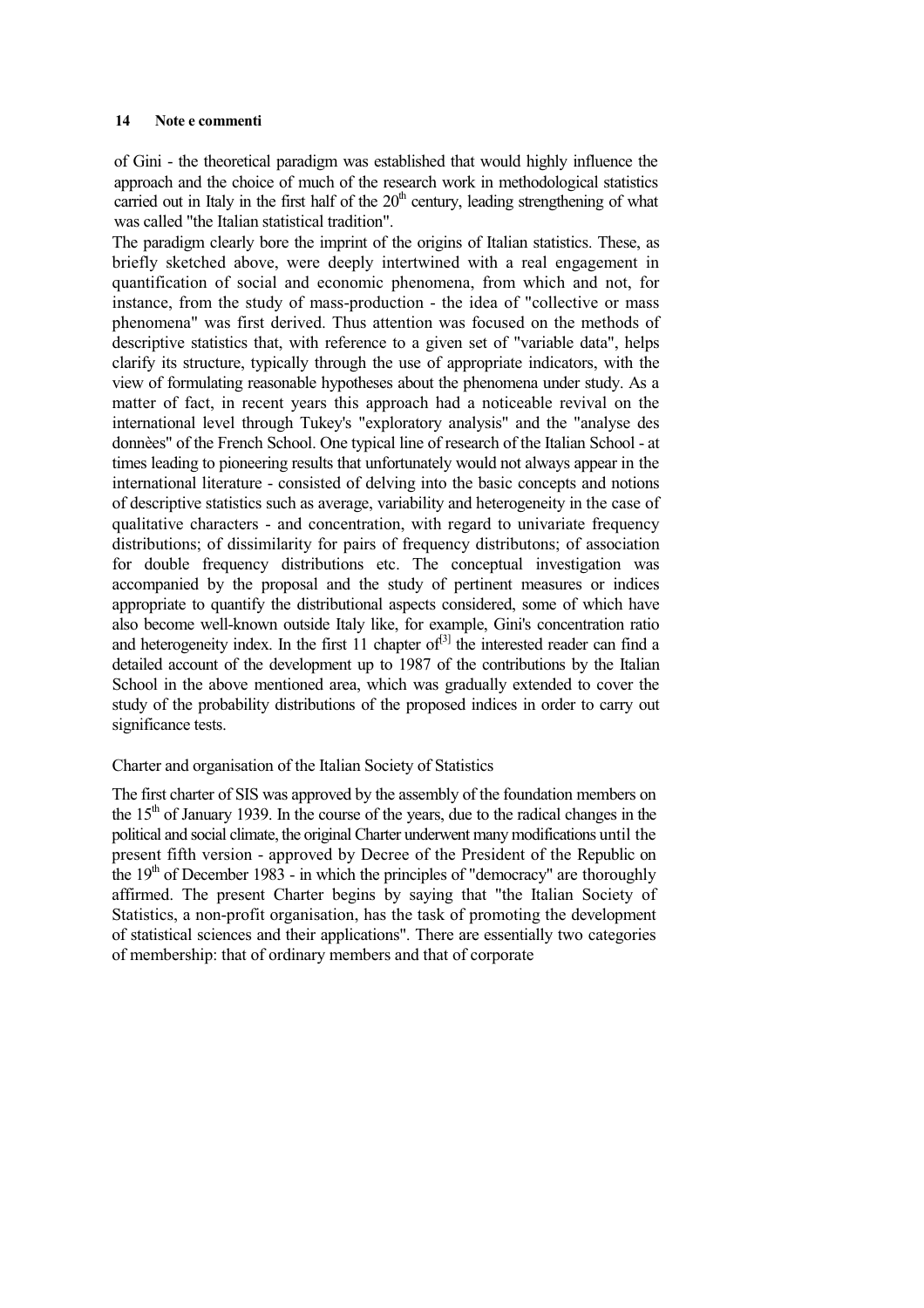members which refers to corporate bodies and institutions. A few honorary members remain as a carryover from older Charters.

Ordinary membership is open to any scholar of statistics engaged in promoting the progress of statistical sciences; a candidate has to be proposed by five ordinary members who have to demonstrate his/her suitability for joining the Society. Members are named by the Council elected by the Assembly of all members; there were 902 ordinary members and 118 corporate members at the end of 1994. The Assembly, which is composed of all ordinary members and one representative of each corporate member, meets at least once a year and is responsible for the election of the governing bodies. These are the *President,* the *Secretary General,* the *Treasurer,* each directly elected for a four years term, and the *Council* which is composed of the President, the Secretary General, the Treasurer and eight counsellors, each of which is also elected for a four years term, with half up for election every two years. No one may be re-elected to the same position for consecutive terms.

Scientific sessions, meetings and other activities of the Italian Society of Statistics

The principal means by which the Society pursues its institutional objective are general *Scientific Sessions,* thematic *Meetings,* study *Committees* and *Working Groups.*

From the foundation of the Society up to the present (1995), 37 General Scientific Sessions and 16 thematic Meetings (also in the form of round tables, work-shops, etc.) have been held.

Between 1939 and 1965 there were 24 general Scientic Sessions, held annually except during the war and post-war years - all but the first of which were held in Rome with a very low number of participants. During this period the Society was dominated by the personality of its president, Corrado Gini, who led it with a vertical approach which privileged an elite. Gini's remarkable efforts were in the direction of helping Italian statistics - through the newly founded Society - acquire an identity making it a completely autonomous science, in which, however, the theory had to be in constant dialectic relationship with the applications. Thus a distinctive mark of the Scientific Sessions between 1939-1965 was the coexistence of many contributions of an applicative nature, aimed at the solution of real practical problems, together with contributions of a purely methodological nature. The goal of the subsequent Presidents (Paolo Fortunati, 1965-1980, who died in 1980, Giuseppe Leti, 1980-1988, Alberto Zuliani, 1988-1992, Alfredo Rizzi 1992-) has been that of widening as much as possible the participation of its members in the Society's life, of opening the leadership to all members and of opening the Society to views and problems coming directly from the national community. Contacts with other scientific societies, Italian as well as foreign and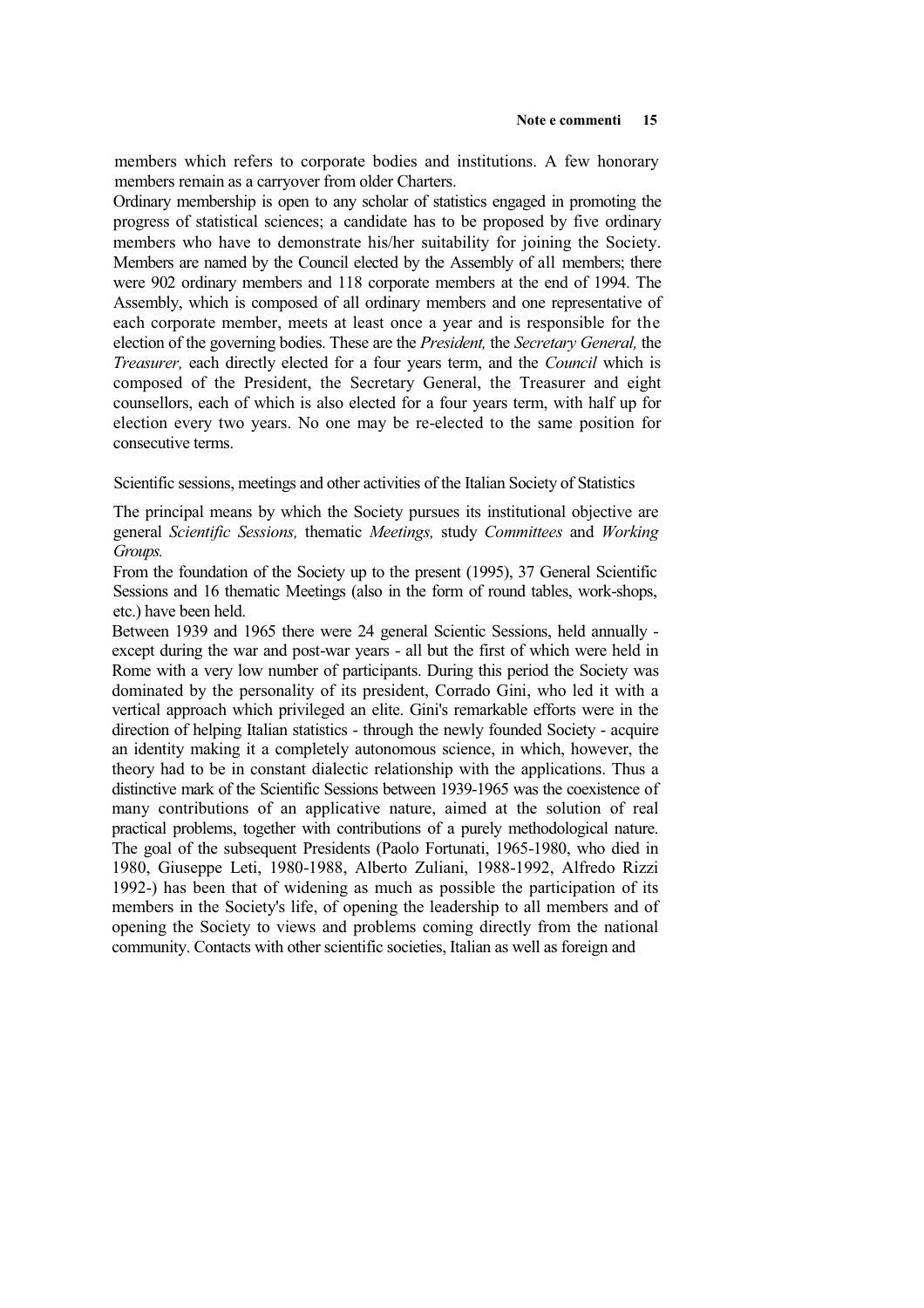international, were also established; since 1967 the Italian Society of Statistics has been affiliated with the International Statistical Institute. The main characteristics of this more recent phase of the society's life have been a remarkable expansion linked to a notable diffusion throughout the whole country -, the overcoming of divisions among scientific schools and disciplines and the entering of the Society into a context larger than the purely national one. Also the Society's scientific scope was expanded in a concrete way towards implementing the application of a broader conception of statistics that recognised its utilisation as relevant and fruitful as well when tackling problems arising in fields such as technology, environment, natural sciences, medicine, etc. During this latter period, which continues until now, the general Scientific Sessions of the Society - which become biennal, with a thematic Meeting in the in-between year, were held in different Italian cities and often had more than 700 partecipants - addressed important problems such as: the state and the future of statistics; the relationship between statistics and society; the relationship between statistics, on one side, and mathematics and probability theory, on the other; the instrumental role of statistics in the other sciences; in particular, the relationship between statistics and natural sciences and technology, between statistics and informatics, social sciences, economy, econometrics, demography, biomedical and clinical research, environmental sciences, etc. Special attention was also paid to the discussion of the role of statistics in experimental research at large, in cultural training and in professional activities. A whole session was also devoted to the problems of statistical forecasting.

Besides favouring discussion on general subjects such as those mentioned above, the Italian Society of Statistics did not neglect the fostering of an active participation of its members in the debate on some of the major issues concerning Italian public life. In this context the topics which were examined included: the structure and organisation of Italian public statistical agencies; the problems raised by the European integration process; the analysis of demographic, economic and social aspects in censuses; the relationship between current surveys and censuses; the quality of statistical data; the statistical evaluation of government work and of public policies; the evolution of the Italian production structure; and the analysis of national debt.

The debate on general and culturally and socially important topics, like those mentioned above, was accompanied and integrated within the Italian Society of Statistics by extensive technical research which led, we believe, to a notable progress of statistics, at least in Italy.

The general Scientific Sessions and the thematic Meetings of the Society offered the opportunity for a systematic presentation of thorough technical reviews on a variety of subjects - some of which were dealt with in more than one occasion and the discussion of new results coming from related research.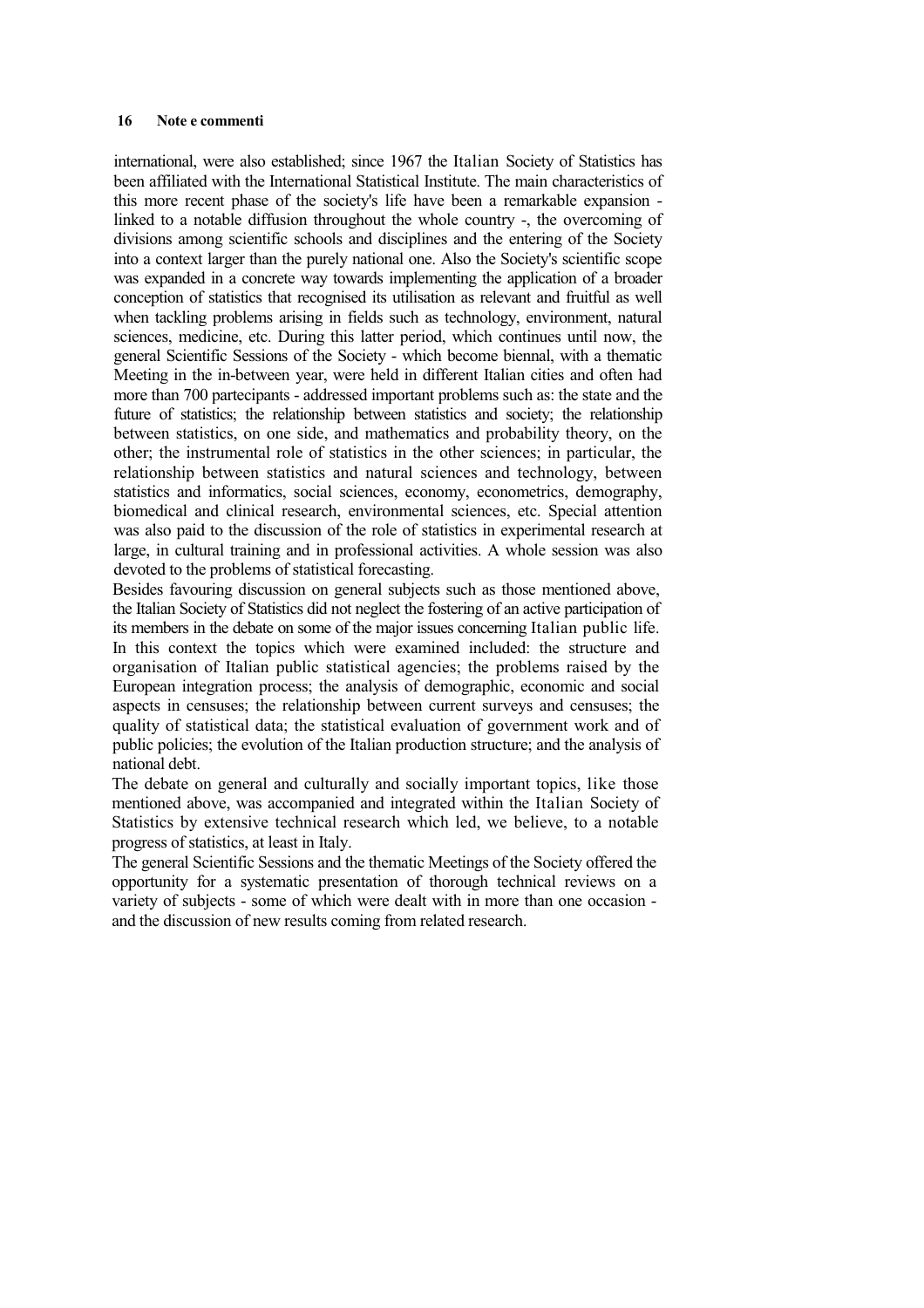In the *area of statistical methodology* some of topics considered were: the different approaches to statistical inference, methods of multivariate analysis, classification methods, bayesian robustness, sampling methods, variability measures, the analysis of spatial and temporal data, distances in statistics, multiple contingency tables, multi-way matrices, measurements and scales of measures, groups of transformations used in statistics, monitoring of rare events, the design of experiments, the dynamic approach to statistical process control and the dynamic models in the study of demographic longitudinal and pseudo-longitudinal data. In the *area of demography and social statistics* some specific subjects of investigation were: the basic problems in demographic analysis, fertility measuring, the structure and cycle of life of the family, the demographic development in the Mediterranean countries, the demographic analysis for countries with a statistics shortage, changes in demographic structure, business demography, social indicators, the stochastic models in social research, the labour force and professional and socio-economic stratification of society.

In the *area of business and economic statistics,* attention was in particular focused on: index numbers, the revision and modernisation of the national accounting system, problems of the measuring of income and wealth, the measuring of the submerged economy, statistical methods for process and production control, new methods of measuring economic aggregates, input-output models, the analysis of the national debt, the collecting of data on consumption, the statistical analysis of economic trends, companies databases and quality of economic statistics, statistical analysis in the insurance sector and in the credit and finance field. Thus the Italian Society of Statistics supported and co-ordinated the intense development shown by Italian Statistics from the end of the sixties onwards. At the same time, perhaps at the cost of losing some of its specific character with respect to Gini's period, Italian statistics expanded its scope to include all major methodological and applied subjects and trends which characterise modern statistics. This was also accompanied by a more extensive use of probability theory and models, within the framework of both the classical frequentist approach and the bayesian approach, the latter in strict connection with the fluorishing of Bruno de Finetti's (1906-1985) school of subjective probability. In this period of change a merit of the Italian Society of Statistics - in keeping with the Italian statistical tradition - has certainly been that of ensuring a sufficient balance of emphasis and development between statistical methodology and the applied branches of statistics represented by social and economic statistics and demography. It is worth remembering that great attention was also reserved to the statistical cultural training in compulsory school and high school, that was completed by an extensive and general debate on the problems posed by the teaching of statistics at the different levels, ranging from compulsory school to University.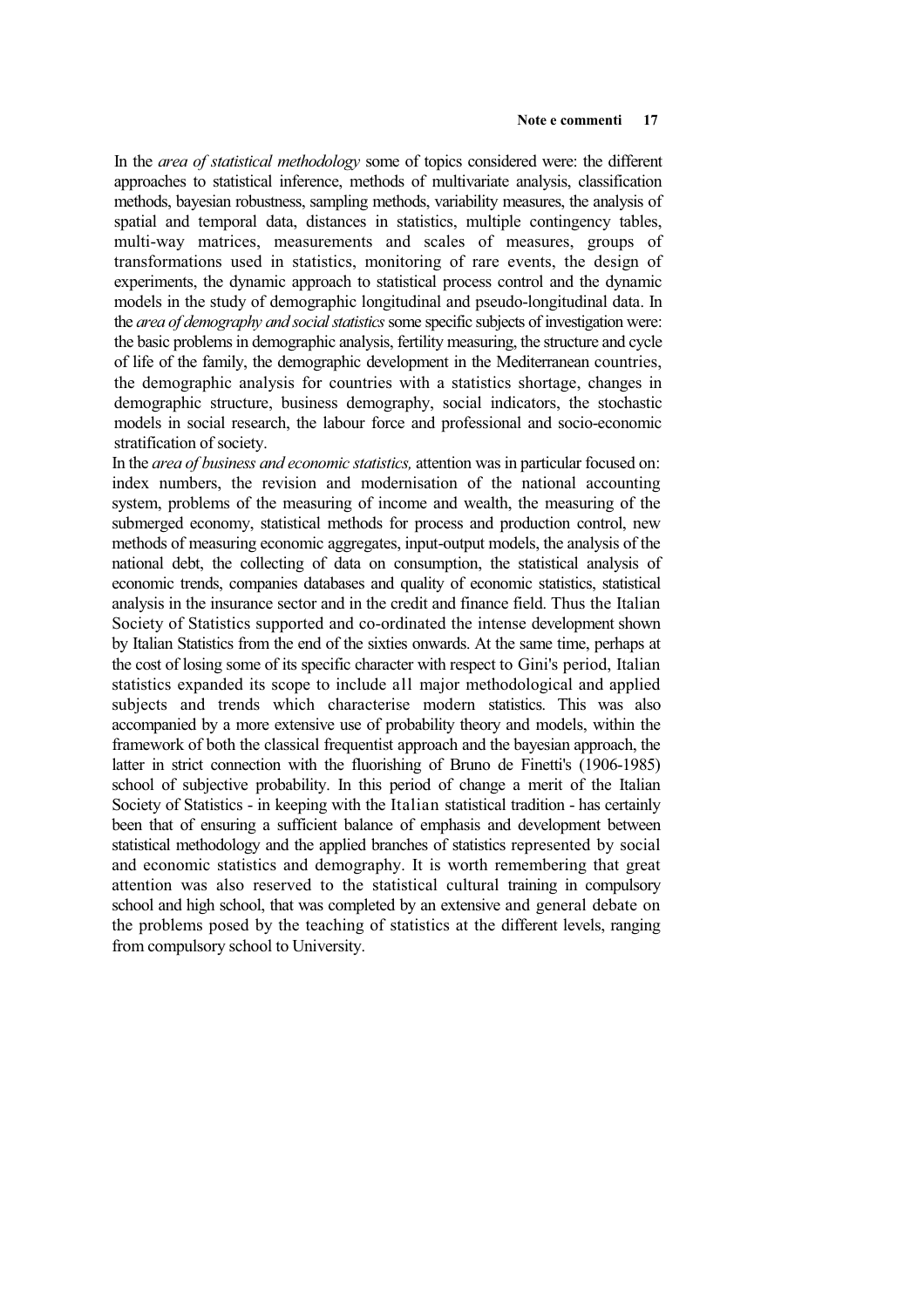The scientific research work stimulated and co-ordinated by the Society through the Scientific Sessions and the thematic Meetings has been and still is supported by the activities of study *Committees -* whose number is not fixed devoted to specific topics. Typically these Committees remain in force for four years and conclude their work with the publication of a written report that presents the results obtained. For example, the Committees on "Time series", "Data quality", and "The analysis of spatial data" completed their work recently, while the Committees on "Statistical methods and econometrics", "Statistics and environment", and "Statistics and public administration" are still active (1995).

Finally we should mention the *Working Groups* which are not subject to rules regarding internal organisation and duration so strict as those which govern the Committees. Their goals only partially coincide with those of the Committees, in that they are also aimed at ensuring the Society's presence and co-ordination activity in areas of general interest that may involve people outside its members' community and, at times, other technical or scientific societies as well. For example, there is a Working Group on "Statistics in technology and industry", a permanent one on "Didactics of statistics and demography" and one for "Coordination of demographic studies".

The Society's publications consist of: 1) *SIS-Information,* first published in 1988, which is a monthly newsletter about topics of current interest; *2) SIS-Bulletin,* first published in 1981, which is published semiannually and reports on all major events in the Society's life - Assemblies, Council meetings, Committees and Working Groups activities, etc. And on general issues, national as well as international, relating to the area of statistical sciences; 3) *Journal of the Italian Statistical Society,* first published in 1992, which is published every four months in English and is in particular aimed at helping Italian contributions to statistics enter into the international circuit. In addition, there are the *Proceedings* of the biennal scientific sessions - two or three volumes at a time – and of the monothematic Meetings, and also *technical reports and monographs* on special topics, which are published from time to time. Altogether over 100 volumes have been published up to 1994, which document the scientific work carried out within the Society in more than half a century of life.

### References

- [l] deCristofaro, R. (1987), The background of Italian Statistics. In A. Naddeo Ed.: *Italian contributions to the Methodology of Statistics,* Società Italiana di Statistica, Roma, 307-319.
- [2] Leti, G. (1993), *Italian Statistics Society: a short history.* Società Italiana di Statistica, Roma.
- [3] Naddeo, A. Ed. (1987), *Italian Contributions to the methodology of Statistics.* Società Italiana di Statistica, Roma.